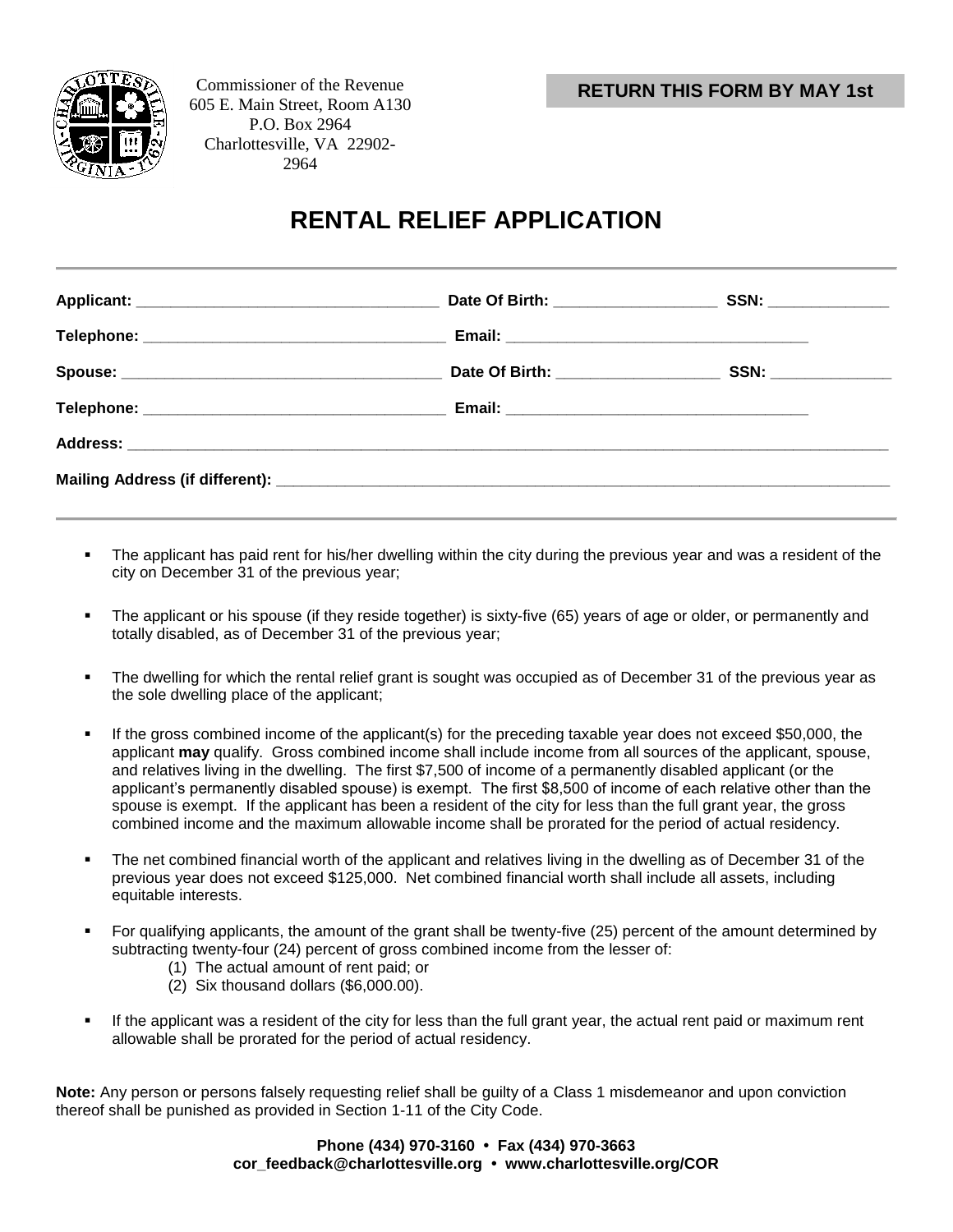| 1. |                                                                                  |           |               |
|----|----------------------------------------------------------------------------------|-----------|---------------|
| 2. |                                                                                  |           |               |
|    |                                                                                  |           |               |
|    | 3. Proof of rents paid in previous year.<br>Statement from landlord              | <b>OR</b> | Rent receipts |
|    | 4. Total rents in Charlottesville in previous year: ____________________________ |           |               |
|    | 5. Number of months renting in Charlottesville in previous year: _______________ |           |               |

6. List the name, relation, age and social security number of all relatives who occupy the residence.

| Name | Relationship to Applicant | Age | <b>Social Security Number</b> |  |
|------|---------------------------|-----|-------------------------------|--|
|      |                           |     |                               |  |
|      |                           |     |                               |  |
|      |                           |     |                               |  |
|      |                           |     |                               |  |

7. Please complete the gross income statement based on financial information from the preceding calendar year. Included in this statement should be the total gross income from all sources of the applicant, spouse and all relatives living in the residence. Provide copies of supporting documents such as W2's, 1099's, last year's Federal income tax return.

| <b>GROSS INCOME</b>                                                               | <b>Applicant</b> | <b>Spouse</b> | Others relatives in residence |
|-----------------------------------------------------------------------------------|------------------|---------------|-------------------------------|
| Salary / Wages                                                                    |                  |               |                               |
| Pensions / Retirement Income                                                      |                  |               |                               |
| Social Security                                                                   |                  |               |                               |
| Interest / Dividends                                                              |                  |               |                               |
| <b>Rents Received</b>                                                             |                  |               |                               |
| Capital Gains / Property in Trust                                                 |                  |               |                               |
| Unemployment / Other Sources                                                      |                  |               |                               |
| Deduct the first \$8,500 of income of each<br>relative living in residence        |                  |               |                               |
| Deduct the first \$7,500 of disabled<br>applicant's (or disabled spouse's) income |                  |               |                               |
| <b>Total</b>                                                                      | \$0.00           | \$0.00        | \$0.00                        |

8. Is your net combined financial worth (applicant + spouse) as of December 31 of previous year less than \$125,000?

 $\frac{1}{2}$ *(If you are unsure, use the table below)*

| <b>NET VALUE OF ASSETS</b>                     | <b>Applicant</b> | <b>Spouse</b> |
|------------------------------------------------|------------------|---------------|
| Real estate (Other than home)                  |                  |               |
| Personal Property (Auto)                       |                  |               |
| Money in Certificates, Savings, Stocks & Bonds |                  |               |
| Checking Account(s)                            |                  |               |
| <b>Other Assets</b>                            |                  |               |
| Less Liabilities - Attach Statement            |                  |               |
| <b>Total</b>                                   | \$0.00           | \$0.00        |